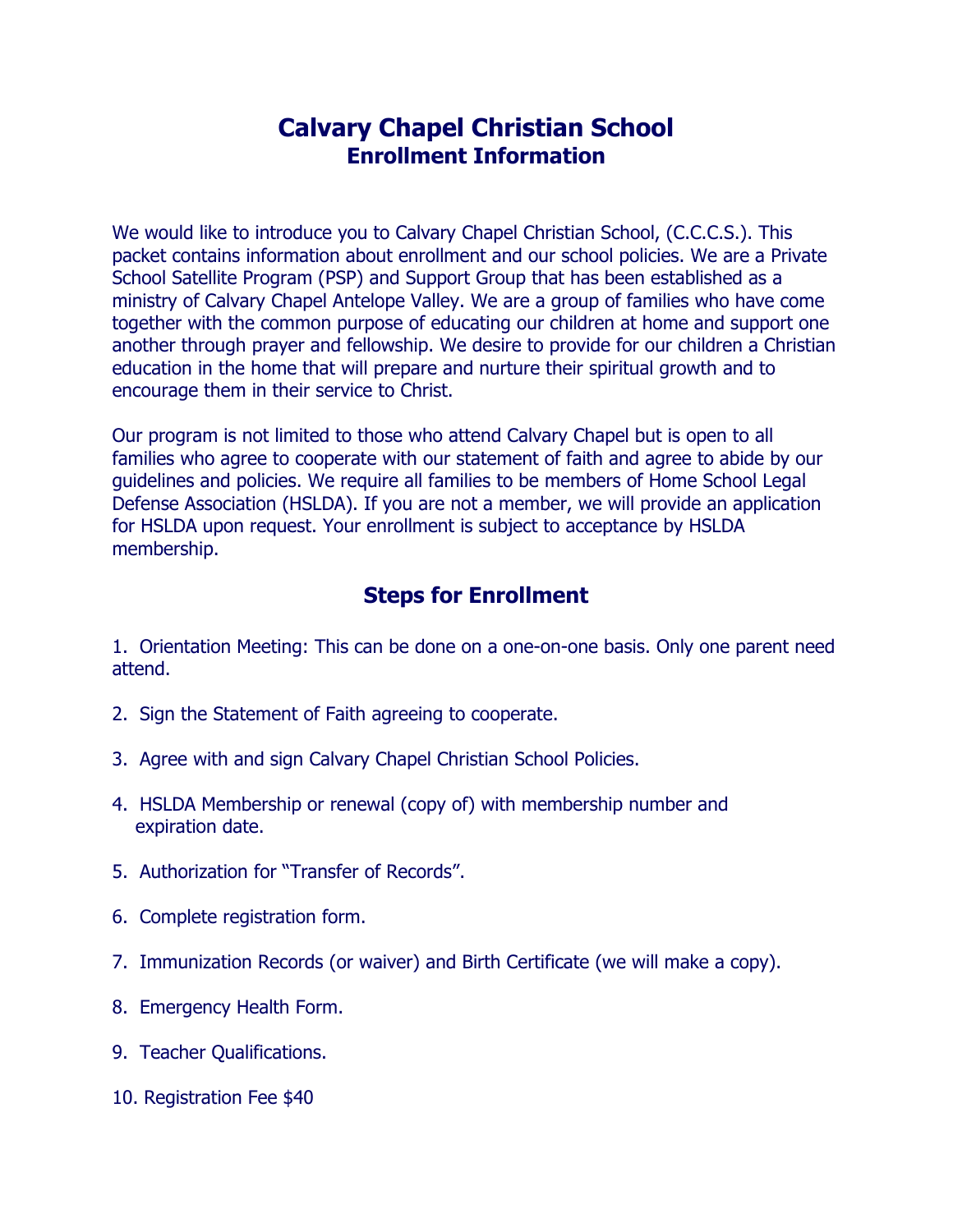## **Calvary Chapel Christian School REGISTRATION APPLICATION 2021/2022**

| Children's Information: (Please list all children in family)<br>Sex Birth date Age Grade<br>First & Last Names<br>C.C.C.S.<br><u> Alexandria de la contrada de la contrada de la contrada de la contrada de la contrada de la contrada de la c</u><br><u> Alexandria de la contrada de la contrada de la contrada de la contrada de la contrada de la contrada de la c</u><br><u> Alexandria (Alexandria Alexandria Alexandria Alexandria Alexandria Alexandria Alexandria Alexandria Alexandri</u> | <b>Enrolling in CCCS?</b><br>(if not, list school)<br><u> 1989 - Johann John Harrison, markin a</u><br><u> 1980 - Andrea Station (b. 1980)</u><br><u> 1980 - Andrea State Barbara, amerikan personal di sebagai personal di sebagai personal di sebagai personal di</u> |
|-----------------------------------------------------------------------------------------------------------------------------------------------------------------------------------------------------------------------------------------------------------------------------------------------------------------------------------------------------------------------------------------------------------------------------------------------------------------------------------------------------|-------------------------------------------------------------------------------------------------------------------------------------------------------------------------------------------------------------------------------------------------------------------------|
| <u> 1989 - Johann John Stone, mars et al. (</u><br><b>General information:</b>                                                                                                                                                                                                                                                                                                                                                                                                                      | <u> 1989 - Andrea Station Barbara, amerikan personal (h. 1989).</u><br><u> 1986 - Andrea State Barbara, amerikan ba</u>                                                                                                                                                 |
| Are any of your children attending a public or charter school? _________________                                                                                                                                                                                                                                                                                                                                                                                                                    |                                                                                                                                                                                                                                                                         |
| If so, which student (s)? $\frac{1}{2}$ [150] $\frac{1}{2}$ [150] $\frac{1}{2}$ [150] $\frac{1}{2}$ [150] $\frac{1}{2}$ [150] $\frac{1}{2}$ [150] $\frac{1}{2}$ [150] $\frac{1}{2}$ [150] $\frac{1}{2}$ [150] $\frac{1}{2}$ [150] $\frac{1}{2}$ [150] $\frac{1}{2}$ [150] $\frac$                                                                                                                                                                                                                   |                                                                                                                                                                                                                                                                         |
| Has a student ever repeated a grade? ___________ If so, which grade? ____________                                                                                                                                                                                                                                                                                                                                                                                                                   |                                                                                                                                                                                                                                                                         |
| Who will directly supervise your children's instruction the most? _______________                                                                                                                                                                                                                                                                                                                                                                                                                   |                                                                                                                                                                                                                                                                         |
|                                                                                                                                                                                                                                                                                                                                                                                                                                                                                                     |                                                                                                                                                                                                                                                                         |
| Please list all adults that may accompany your children on trips or to school activities:                                                                                                                                                                                                                                                                                                                                                                                                           |                                                                                                                                                                                                                                                                         |

\_\_\_\_\_\_\_\_\_\_\_\_\_\_\_\_\_\_\_\_\_\_\_\_\_\_\_\_\_\_\_\_\_\_\_\_\_\_\_\_\_\_\_\_\_\_\_\_\_\_\_\_\_\_\_\_\_\_\_\_\_\_\_\_\_\_\_\_\_\_\_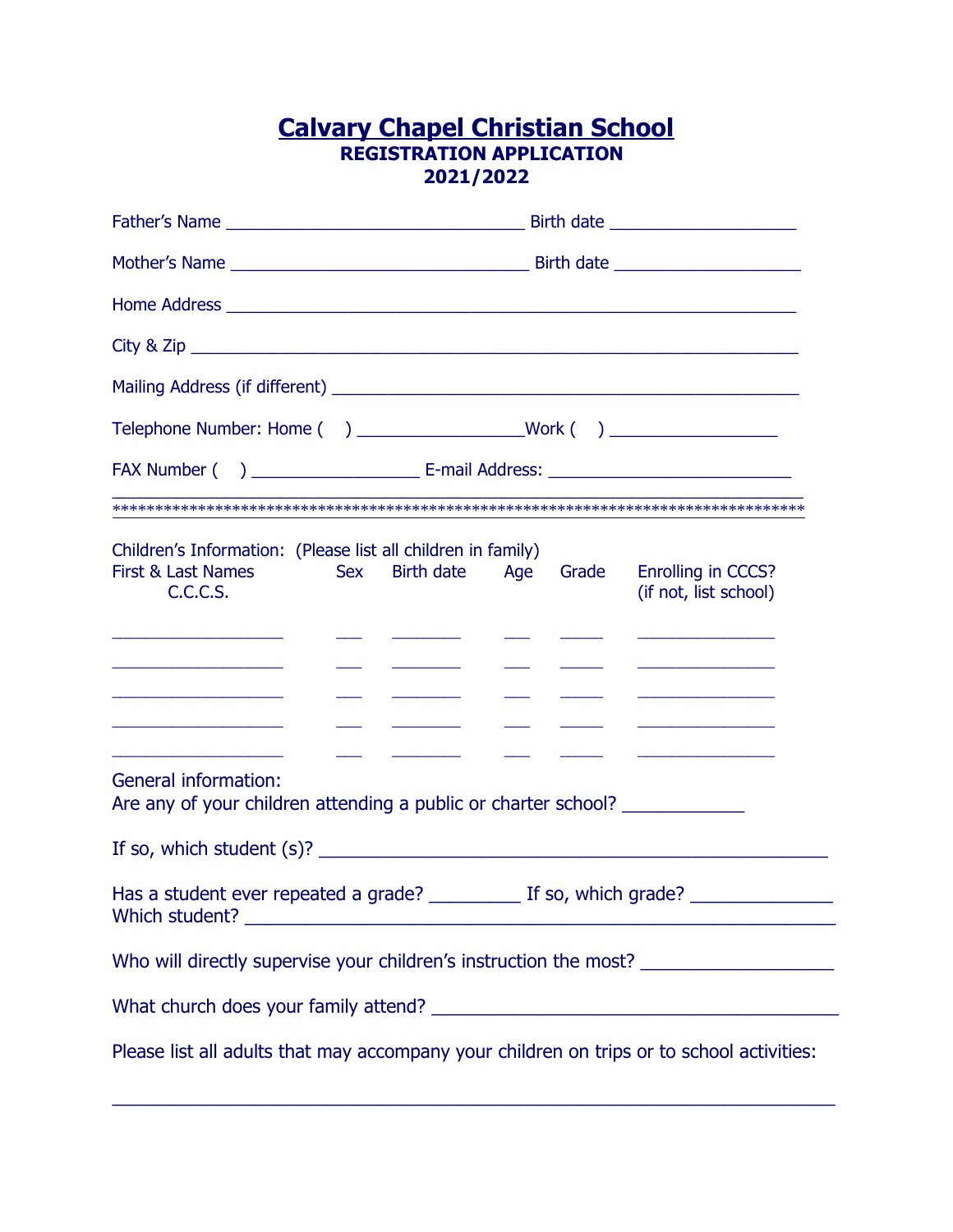## **Calvary Chapel Christian School EMERGENCY HEALTH FORM** 2021/2022

|                                                           | FAX( ) |
|-----------------------------------------------------------|--------|
|                                                           |        |
|                                                           |        |
| Responsible adult to contact if parent cannot be reached. |        |
|                                                           |        |
|                                                           |        |
| Child's/Children's Physician                              |        |
|                                                           |        |
|                                                           |        |
|                                                           |        |
|                                                           |        |

# **Calvary Chapel Christian School**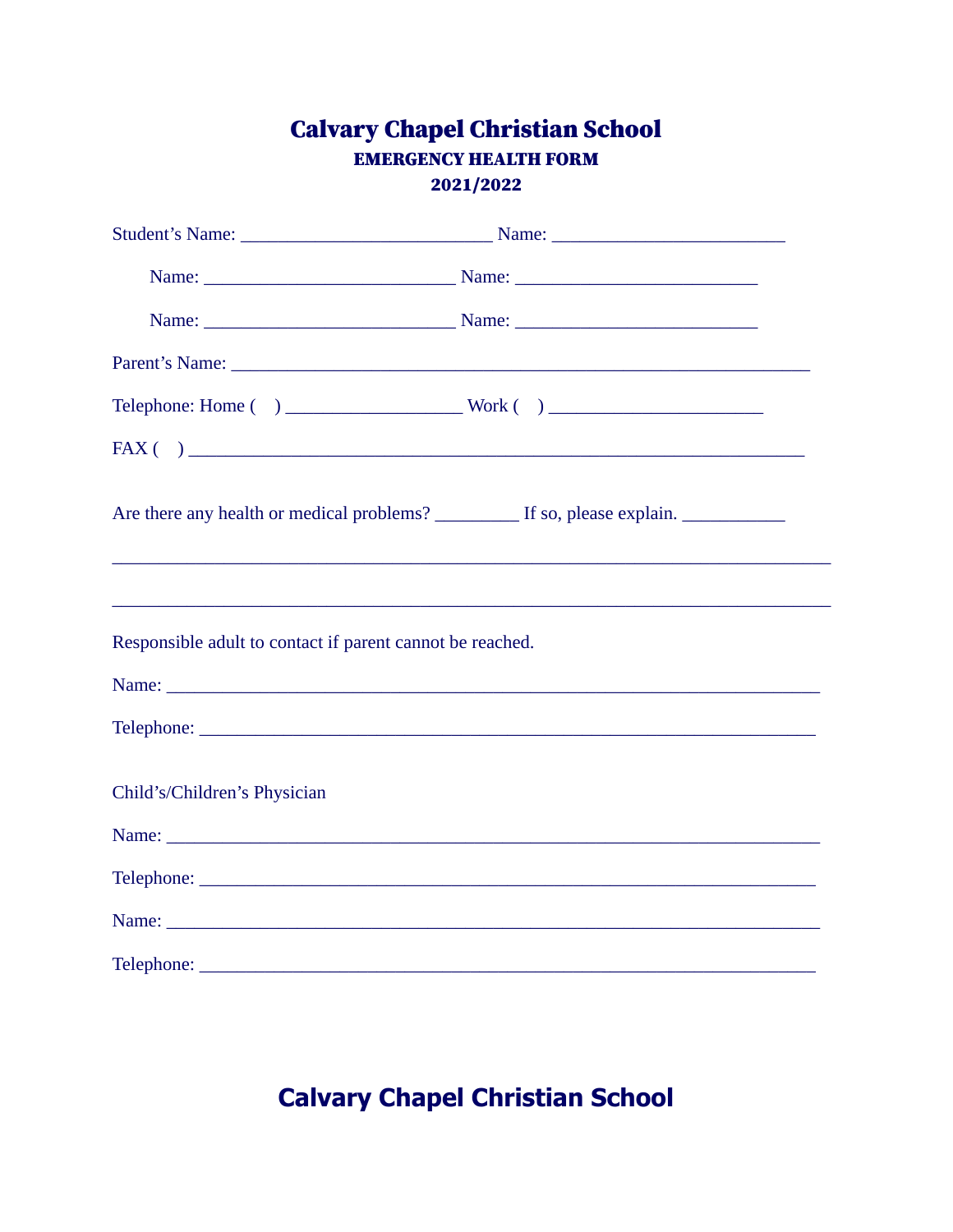## RELEASE OF LIABILITY 2021/2022

 $\_$  ,  $\_$  ,  $\_$  ,  $\_$  ,  $\_$  ,  $\_$  ,  $\_$  ,  $\_$  ,  $\_$  ,  $\_$  ,  $\_$  ,  $\_$  ,  $\_$  ,  $\_$  ,  $\_$  ,  $\_$  ,  $\_$  ,  $\_$  ,  $\_$  ,  $\_$  ,  $\_$  ,  $\_$  ,  $\_$  ,  $\_$  ,  $\_$  ,  $\_$  ,  $\_$  ,  $\_$  ,  $\_$  ,  $\_$  ,  $\_$  ,  $\_$  ,  $\_$  ,  $\_$  ,  $\_$  ,  $\_$  ,  $\_$  ,

\_\_\_\_\_\_\_\_\_\_\_\_\_\_\_\_\_\_\_\_\_\_\_\_\_\_\_\_\_\_\_\_\_\_\_\_\_\_\_\_\_\_\_\_\_\_\_\_\_\_\_\_\_\_\_\_\_\_\_\_\_\_\_\_\_\_\_\_

\_\_\_\_\_\_\_\_\_\_\_\_\_\_\_\_\_\_\_\_\_\_\_\_\_\_\_\_\_\_\_\_\_\_\_\_\_\_\_\_\_\_\_\_\_\_\_\_\_\_\_\_\_\_\_\_\_\_\_\_\_\_\_\_\_\_\_\_

 $\_$  ,  $\_$  ,  $\_$  ,  $\_$  ,  $\_$  ,  $\_$  ,  $\_$  ,  $\_$  ,  $\_$  ,  $\_$  ,  $\_$  ,  $\_$  ,  $\_$  ,  $\_$  ,  $\_$  ,  $\_$  ,  $\_$  ,  $\_$  ,  $\_$  ,  $\_$  ,  $\_$  ,  $\_$  ,  $\_$  ,  $\_$  ,  $\_$  ,  $\_$  ,  $\_$  ,  $\_$  ,  $\_$  ,  $\_$  ,  $\_$  ,  $\_$  ,  $\_$  ,  $\_$  ,  $\_$  ,  $\_$  ,  $\_$  ,

\_\_\_\_\_\_\_\_\_\_\_\_\_\_\_\_\_\_\_\_\_\_\_\_\_\_\_\_\_\_\_\_\_\_\_\_\_\_\_\_\_\_\_\_\_\_\_\_\_\_\_\_\_\_\_\_\_\_\_\_\_\_\_\_\_\_\_\_

\_\_\_\_\_\_\_\_\_\_\_\_\_\_\_\_\_\_\_\_\_\_\_\_\_\_\_\_\_\_\_\_\_\_\_\_\_\_\_\_\_\_\_\_\_\_\_\_\_\_\_\_\_\_\_\_\_\_\_\_\_\_\_\_\_\_\_\_

Name of child/children participating in the activities:

We the parents of the above named child/children do understand and agree that Calvary Chapel Christian School and CHEAV Support Group are in no way responsible for injury, loss of property, or mishap that may occur during school activities and/or field trips. We realize that we are responsible for the safety and care of our own child/children and personal property at all times.

| <b>Father's Signature:</b> | Date |  |  |  |
|----------------------------|------|--|--|--|
|                            |      |  |  |  |
|                            |      |  |  |  |
| Mother's Signature:        | Date |  |  |  |

# **Calvary Chapel Christian School**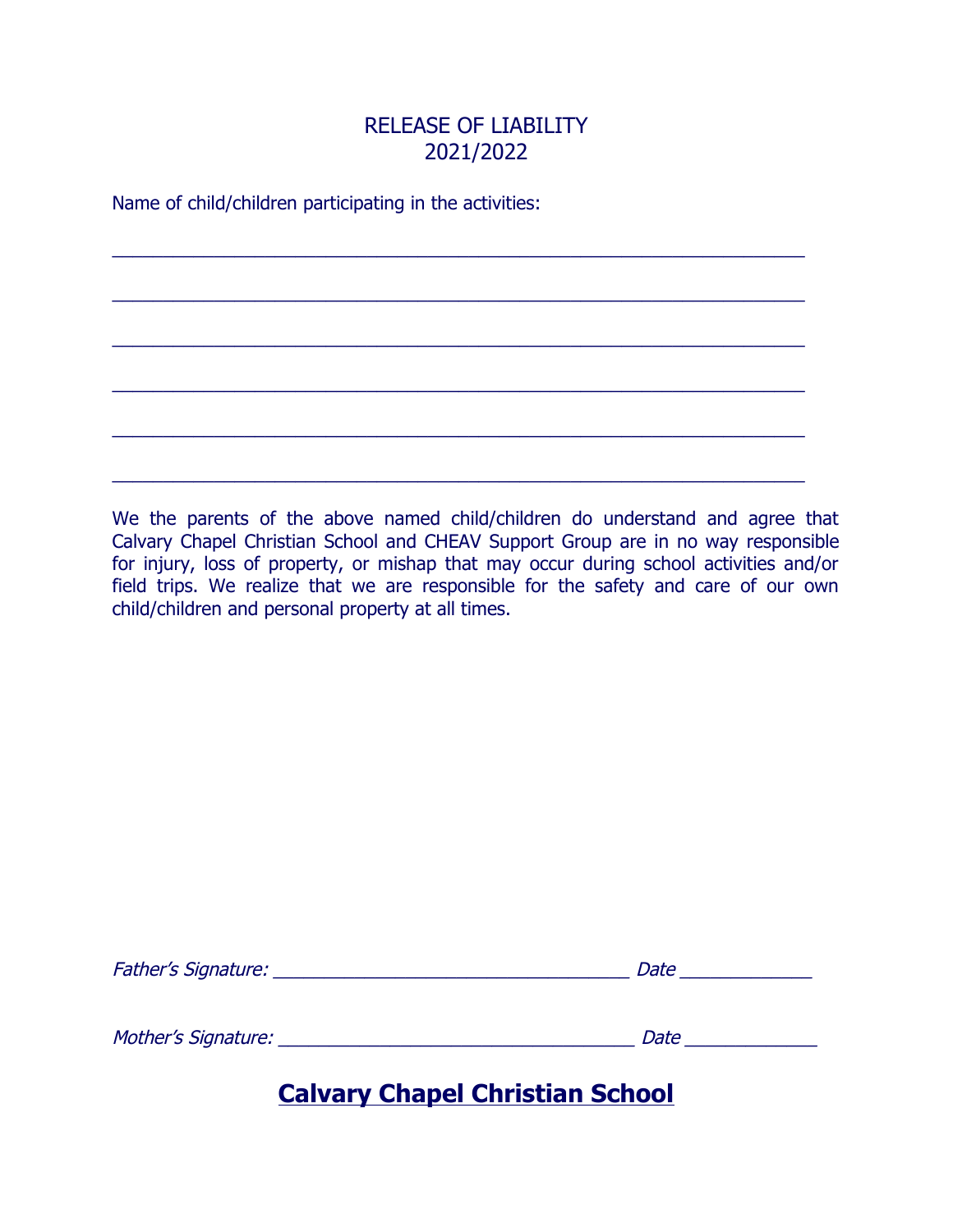## **TEACHER QUALIFICATIONS**

The following information needs to be provided in order for Calvary Chapel Christian School to recognize you as a teacher on our school affidavit that is filed with the state of California. This form does not become a part of your student/s permanent records. This information is confidential and is for Calvary Chapel Christian School only. In no way does this form question your ability (calling from the Lord) to teach your children.

#### **Mother's Information**

| <b>High School</b>                                                                                                                                                                                                                   |
|--------------------------------------------------------------------------------------------------------------------------------------------------------------------------------------------------------------------------------------|
|                                                                                                                                                                                                                                      |
|                                                                                                                                                                                                                                      |
|                                                                                                                                                                                                                                      |
| <b>College</b>                                                                                                                                                                                                                       |
|                                                                                                                                                                                                                                      |
|                                                                                                                                                                                                                                      |
|                                                                                                                                                                                                                                      |
|                                                                                                                                                                                                                                      |
| <u>Degree (s) Received/Year and the control of the control of the control of the control of the control of the control of the control of the control of the control of the control of the control of the control of the control </u> |
| <b>Teacher Certification</b><br>Location:                                                                                                                                                                                            |
|                                                                                                                                                                                                                                      |
|                                                                                                                                                                                                                                      |
| <b>Other Classes &amp; Studies Undertaken</b>                                                                                                                                                                                        |
|                                                                                                                                                                                                                                      |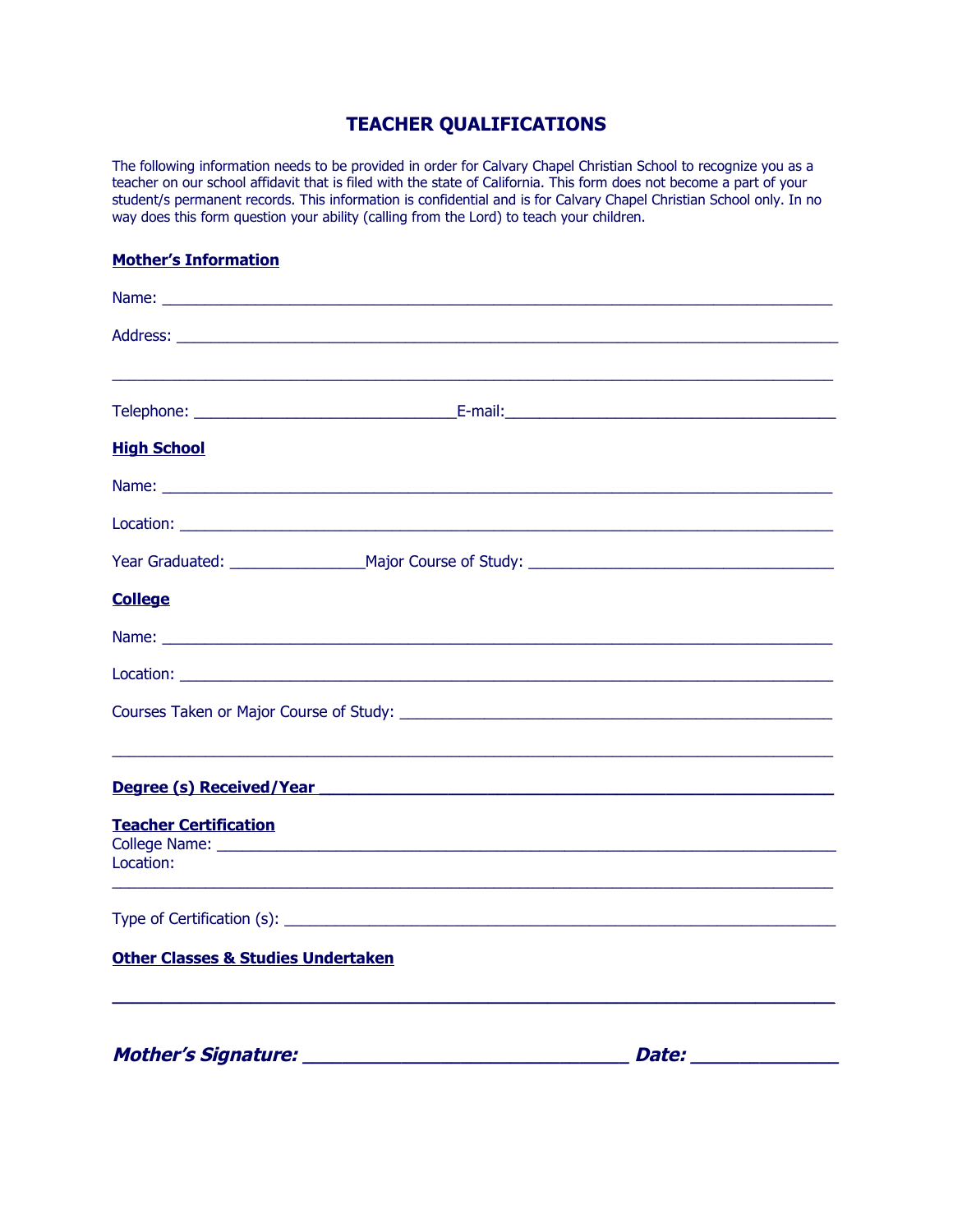# **Calvary Chapel Christian School TEACHER QUALIFICATIONS**

The following information needs to be provided in order for Calvary Chapel Christian School to recognize you as a teacher on our school affidavit that is filed with the state of California. This form does not become a part of your student/s permanent records. This information is confidential and is for Calvary Chapel Christian School only. In no way does this form question your ability (calling from the Lord) to teach your children.

#### **Father's Information**

| <b>High School</b>                                                                                                                                                                                                                   |
|--------------------------------------------------------------------------------------------------------------------------------------------------------------------------------------------------------------------------------------|
|                                                                                                                                                                                                                                      |
|                                                                                                                                                                                                                                      |
|                                                                                                                                                                                                                                      |
| <b>College</b>                                                                                                                                                                                                                       |
| Name: Name: Name: Name: Name: Name: Name: Name: Name: Name: Name: Name: Name: Name: Name: Name: Name: Name: Name: Name: Name: Name: Name: Name: Name: Name: Name: Name: Name: Name: Name: Name: Name: Name: Name: Name: Name:        |
|                                                                                                                                                                                                                                      |
|                                                                                                                                                                                                                                      |
|                                                                                                                                                                                                                                      |
| <b>Degree (s) Received/Year entitled and all analysis of the contract of the contract of the contract of the contract of the contract of the contract of the contract of the contract of the contract of the contract of the con</b> |
| <b>Teacher Certification</b>                                                                                                                                                                                                         |
| Location:                                                                                                                                                                                                                            |
|                                                                                                                                                                                                                                      |
|                                                                                                                                                                                                                                      |
| <b>Other Classes &amp; Studies Undertaken</b>                                                                                                                                                                                        |
| <b>Father's Signature:</b><br>Date: _______________<br><b>Calvary Chapel Christian School</b>                                                                                                                                        |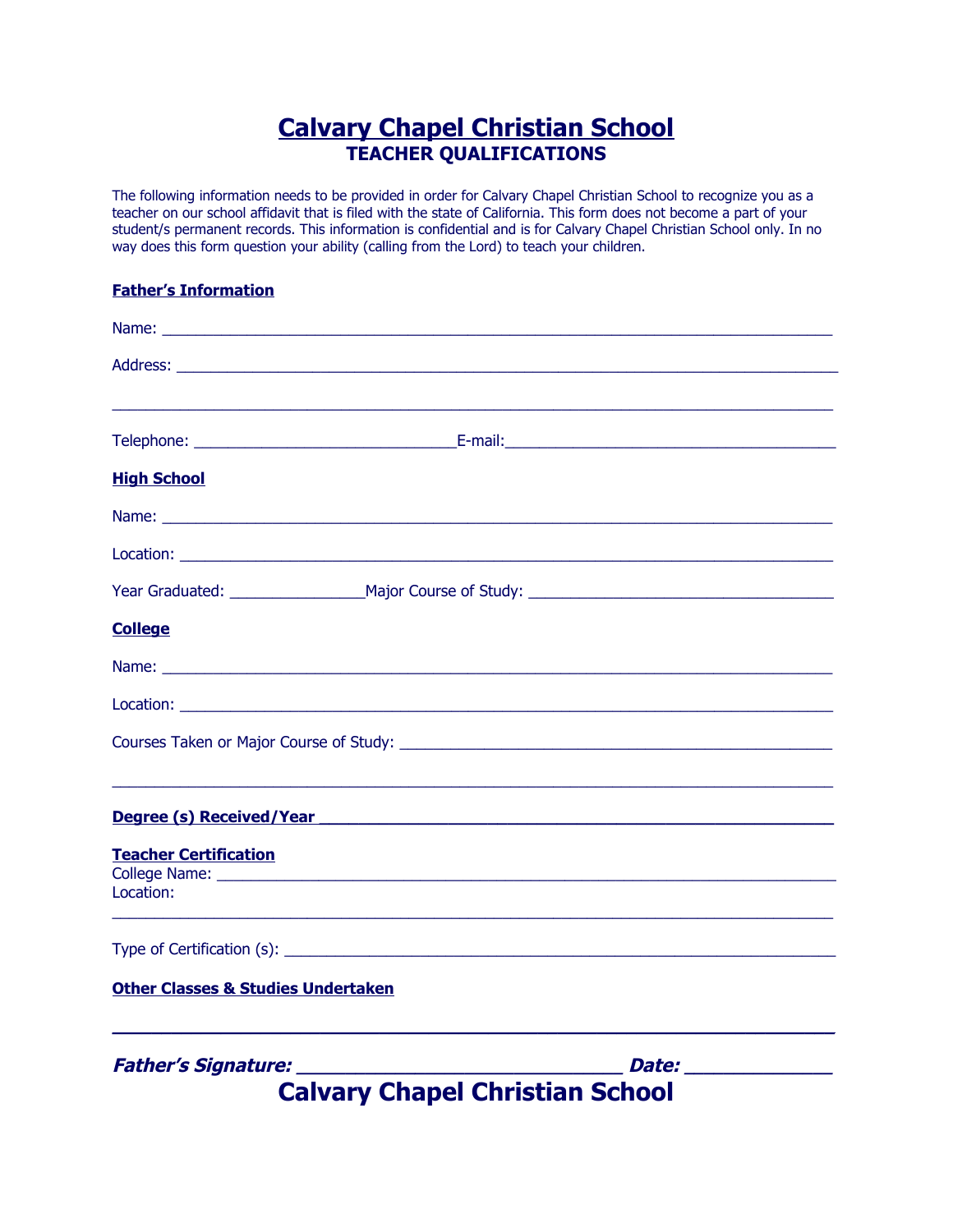### **FINANCIAL INFORMATION**

Calvary Chapel Christian School is a Private School Satellite Program (PSP) serving home schooling families in the Antelope Valley. C.C.C.S. is a member of the CHEA Support Network. We offer two options:

### $\circ$  **OPTION #1** – C.C.C.S. for grades K-12.

Yearly Registration Fee of \$40.00 per family

• Monthly tuition fee of \$18.00 for one student, \$34 for two, and with a \$45.00 cap (for three or more students). Tuition is based on a ten month school year. Tuition payments are typically turned in with your monthly attendance report. Some families choose to pay quarterly, bi/tri-monthly, or pay off for the year at a certain time. **However, all tuition and fees must be paid by the third quarter meeting.**

 Enrollment entitles families to receive **all** school services and support group activities. NOTE: To enroll in this option families must be members of Home School Legal Defense Association. [www.hslda.org](http://www.hslda.org/)

o **OPTION #2** – Calvary Chapel Christian School Support Group. Yearly Registration Fee of \$40.00 per family.

- Enrollment entitles families to be involved with all support group activities. Field trips, newsletter, lending library, parties, and achievement testing (for additional fee)
- Record keeping and/or affidavit filing, Issuance of Driver's Education and/or Driver's Training Certificates, Work Permits, participation in end-of-the-year promotion & graduation ceremonies, High School Diploma and High School Transcript, high school record keeping, **are not** available with this option.

This is the same support group as in option  $#1$ . This option is being made available for families with only preschool aged children (5 yrs. and under) that are interested in getting an early start and have interaction with the PSP families enrolled in C.C.C.S. Record keeping and/or affidavit filing are not necessary for families of preschool age children. Enrollment in C.C.C.S. Support Group is determined on an individual basis. This option is also available for families that have filed their own affidavit with the State of California.

Our purpose is to minister to families that home educate. We seek to do this by being a support and encouragement for families who have made this decision. We desire to be an agent in the strengthening of the abilities the Lord has given you while preserving your independence as parent/teacher.

| <b>Father's Signature:</b> | Date                   |
|----------------------------|------------------------|
| Mother's Signature:        | Date                   |
|                            | <b>SCHOOL POLICIES</b> |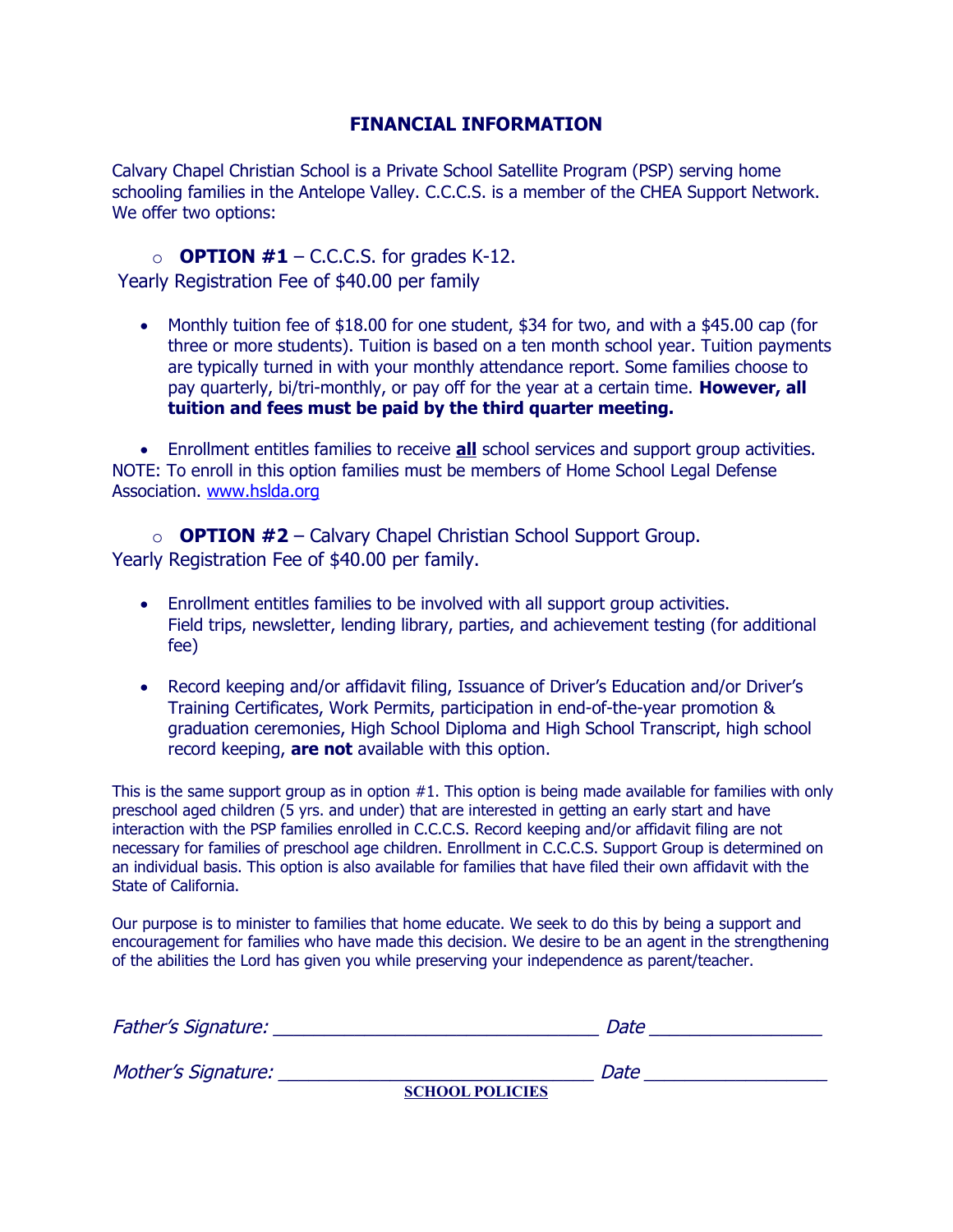1. Calvary Chapel Christian School is a ministry of Calvary Chapel Antelope Valley. The Christian faith is the foundation of this ministry. All families enrolling in the school shall agree to cooperate with the schools' "Statement of Faith".

2. Both parents shall be in agreement with the decision to home educate their children.

3. Parents understand that C.C.C.S. does not offer legal immunity and is only providing school services and agree to maintain membership with Home School Legal Defense as long as you have children enrolled in Calvary Chapel Christian School.

4. Parents understand that although the school is keeping your children's records, it is in no way responsible for the actual education of your children.

5. **At least one parent is** required to attend each quarterly teachers' meeting.

6. Completion, maintenance, and prompt return of required record keeping forms is mandatory. These records ensure that legal requirements are met.

All Quarterly Reports will be due within two weeks after the completion of each quarter. Reports received after that date shall be considered late. **If reports are continually delinquent (attendance and quarterly reporting papers), termination of enrollment in Calvary Chapel Christian School will be considered. There will be a \$20.00 fee charged if you miss any mandatory quarterly meeting.** All meeting dates are on the traditional school calendar in your school handbook, so please make sure you attend all mandatory meetings. **Even if you miss a meeting and are charged the "missed meeting fee", all necessary reporting papers are due to the principal of CCCS on the first working office day following the meeting date missed. Monthly attendance reporting is due on or before the 5th of the following month and is considered late after the 5th. A \$10.00 fee will be charged for late attendance.**

7. CONDUCT: Key words to abide by are courtesy and respect. Children are people, too but no more important than adults and should show respect and courtesy to others and their property. It is the parents' duty to train their children to be responsible persons. Parents should conduct themselves in a Christ like manner thereby setting a good example for the children to follow.

8. Bible is to be taught as an academic subject. Children should be encouraged to have regular Bible study/devotions apart from school.

9. Parents will provide and pay for their own curriculum. Although, the lending library materials are available.

10. Parents agree to diligently and consistently teach their students a reasonable course of study. Parent/teachers agree to teach their student/s at least three and a half hours per day and provide 180 days of instruction.

11. Calvary Chapel Christian School is not liable in any way for injury to parent or child/children on the school premises or during school activities and functions.

12. Each enrolled family shall have an earthquake preparedness plan.

13. The services of the school are of mutual consent, and either the parent or the school, reserve the right to terminate services at any time.

|  |  |  |  | 14. Each student may <b>NOT</b> exceed 5 absent days per quarter. |  |
|--|--|--|--|-------------------------------------------------------------------|--|
|  |  |  |  |                                                                   |  |

| Father's Signature: |     | Date |  |
|---------------------|-----|------|--|
| Mother's Signature: | ___ | Date |  |

Statement of Faith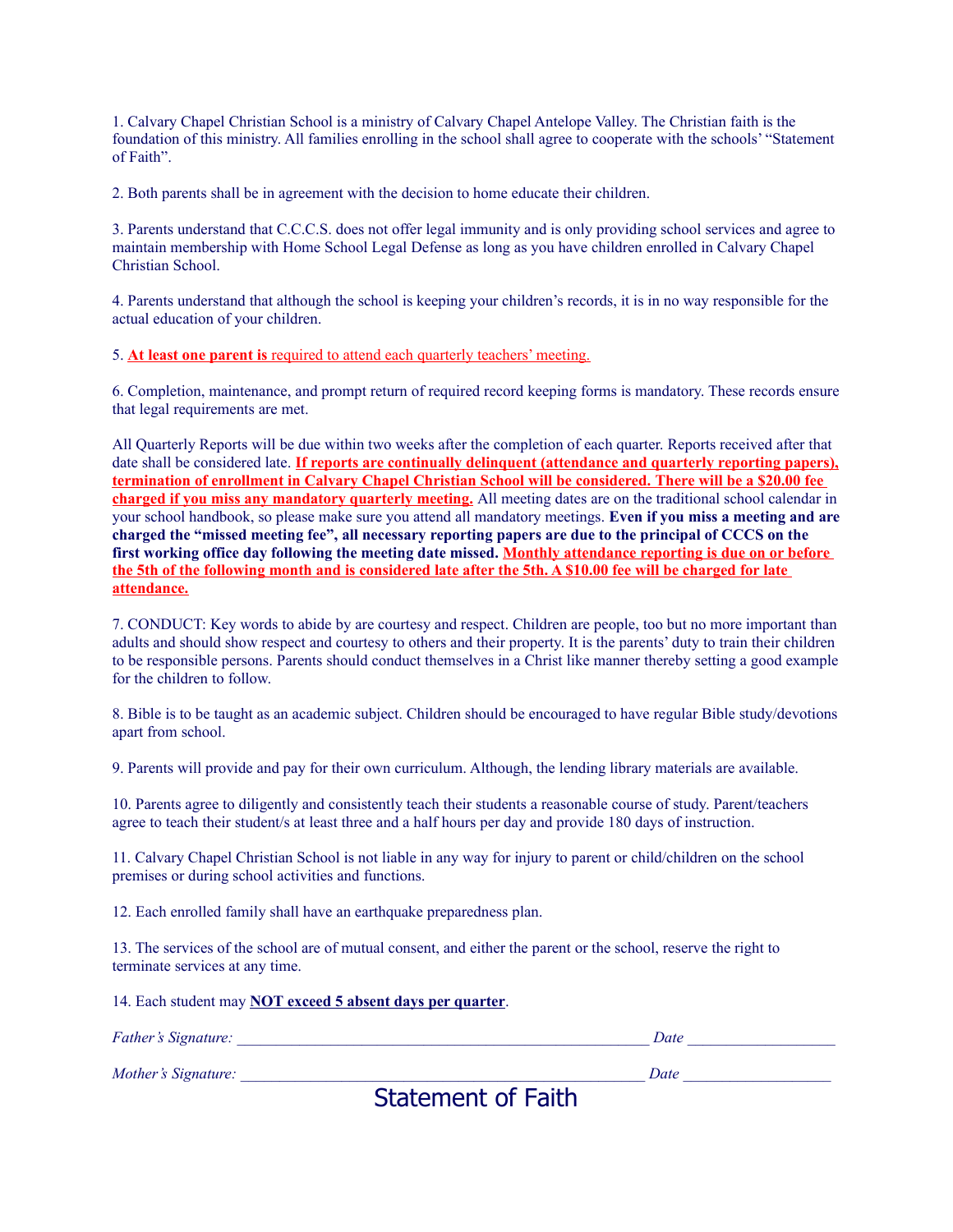**We believe** the only true basis of Christian fellowship is Christ's Agape love, which is greater than any differences we possess and without which we have no right to claim ourselves Christians.

We believe worship of God should be spiritual. Therefore, we remain flexible and yielded to the leading of the Holy Spirit to direct our worship.

**We believe** worship of God should be inspirational. Therefore, we give great place to music in our worship.

**We believe** worship of God should be intelligent. Therefore, our services are designed with great emphasis upon teaching of the Word of God that He might instruct us how He should be worshipped.

**We believe** worship of God should be fruitful. Therefore we look for His love in our lives as the supreme manifestation that we have truly been worshipping Him.

**We believe** in all the basic doctrines of historic Christianity.

**We believe** in the inerrancy of Scripture, that the Bible, Old and New Testaments are the inspired, infallible, Word of God.

**We believe** that God is eternally existent in three distinct persons: Father, Son, and Holy Spirit.

**We believe** that God is the personal, transcendent, and sovereign Creator of all things.

**We believe** that Jesus Christ is fully God and fully human, that he was born of a virgin, lived a sinless life, provided for the atonement of our sins by His death on the cross, was bodily raised from the dead, ascended back to the right hand of the Father, and ever lives to make intercession for us.

**We believe** in the personal, visible, and pre-millennial second coming of Jesus Christ to the earth. He will return with His saints and set up a kingdom of which there will be no end.

**After Jesus ascended** to Heaven, He poured out His Holy Spirit on the believers in Jerusalem enabling them to fulfill His command to preach the Gospel to the entire world, an obligation shared by all believers today.

**We believe** that all people are, by nature, separated from God and responsible for their own sin but that salvation, redemption, and forgiveness is freely offered to all by the grace of our Lord Jesus Christ. When a person repents of their sin and accepts Jesus Christ as personal Savior and Lord, trusting Him to save, that person is immediately born again and sealed by the Holy Spirit all his/her sins are forgiven and that person becomes a child of God destined to spend eternity with the Lord.

**We believe** in the gifts of the Holy Spirit mentioned in the Scriptures and that they are valid for today if they are exercised within the scriptural guidelines. We as believers are to covet the best gifts seeking to exercise them in love that the whole body of Christ might be edified. We believe that love is more important than the most spectacular gifts, and without this love, all exercise of spiritual gifts are worthless.

| <b>Father's signature:</b> | <b>Date:</b> |
|----------------------------|--------------|
| <b>Mother's signature:</b> | Date:        |

Calvary Chapel Christian School